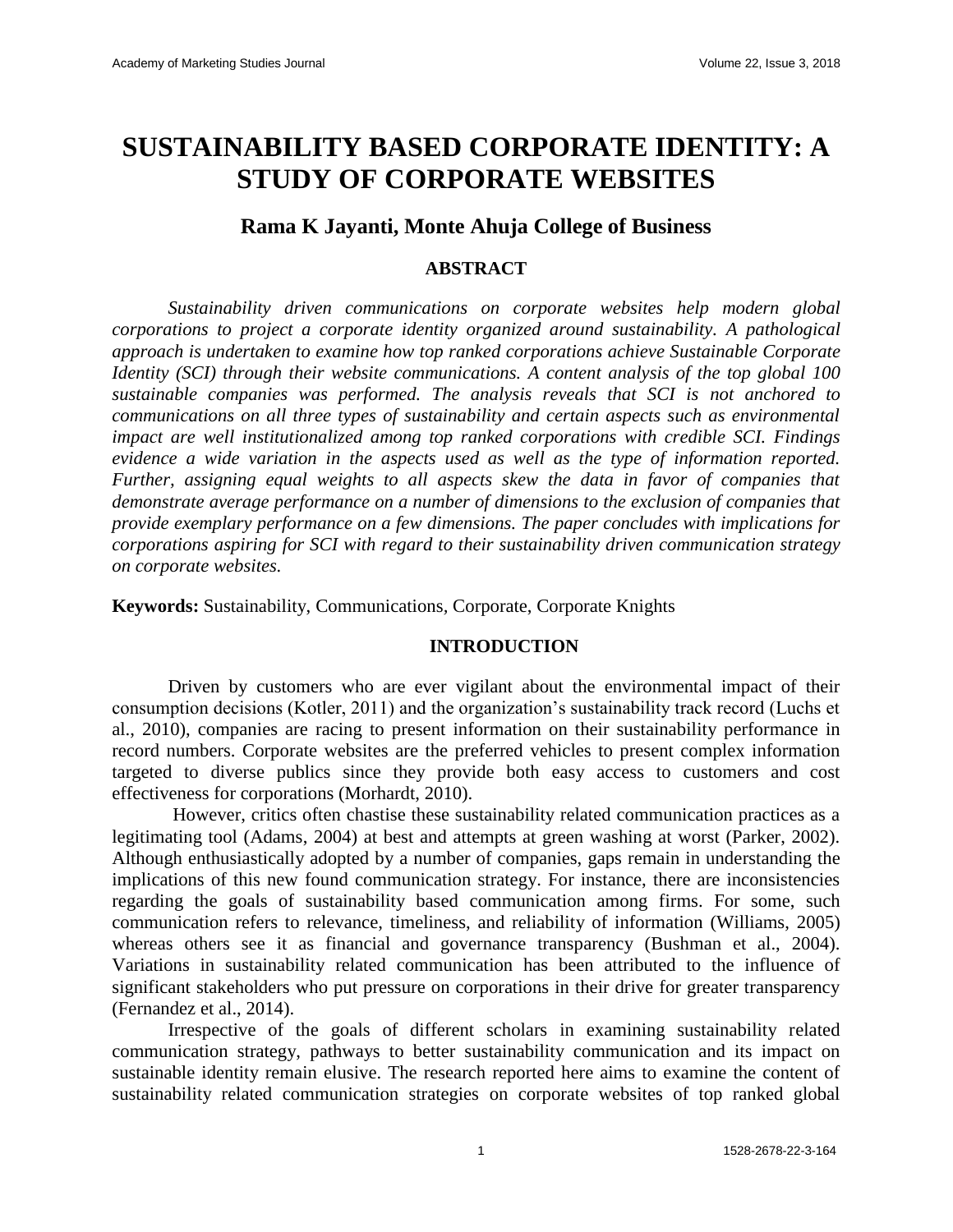sustainable corporations in order to unveil the pathways to sustainable identity that can be emulated by other corporations. As such, this research makes two unique contributions to the literature on sustainability related communications. First is the type of approach used. By using a pathological approach to sustainability communications where successful corporations are benchmarked and studied to benefit aspiring organizations, this study can be quite beneficial to follower organizations. The second contribution involves the comprehensiveness of the research reported. The current research uses all three types of sustainability (economic, environmental, and social) with 17 aspects that are culled from different guidelines such as Global Reporting Initiative (GRI) and Corporate Knights (CK) (Table 1) that span a variety of industry sectors and countries. Next, a brief review of past research on corporate identity studies that sought to clarify the Sustainable Corporate Identity (SCI) construct is presented followed by a discussion of sustainability communications.

#### **CONCEPTUAL BACKGROUND AND HYPOTHESES**

The importance attached to sustainability by consumers, regulators, and popular presses as well as the performance related increments that companies enjoy due to their investments in sustainability are prompting corporations to include sustainability at the core of its business identity (Eccles et al., 2012). Research in organizational theory advocates a clear organizational identity in response to external complexity (Glynn, 2008; Kraatz & Block, 2008; Lok, 2010). Identity refers to those features of an organization that are central, distinctive, and enduring (Burke, 1991; Albert & Whetten, 1985). As a narrative that unfolds over time, identity guides organizations by influencing strategic priorities as it shapes and responds to the competitive context (Gioia et al., 2010). Since an understanding of who we are is intimately connected with how we are different from others, the identity narrative enacts relational boundaries of similarities and differences among corporations. In this sense, identity construction forges an important link between stakeholder priorities and organizational responses (Glynn, 2008) by identifying with new priorities those stakeholders deem important. Managers dealing with these evolving priorities face identity communication dilemmas that create tensions between existing firm personas and the sustainability priorities embraced by influential stake holders. The central premise of the research reported here is that corporations exhibit considerable variance in their communication strategies in an attempt to deal with these identity tensions and an examination of the content of these communications provides rich insights into SCI.

SCI is defined as the values and ethos of an organization that reflect the sustainable foundations around which the corporate brand is built (Balmer et al., 2007; Bravo et al., 2012). SCI is a signature that is imprinted on everything that a corporation does and communicates and acts as a lens through which stakeholders evaluate an organization's sustainable legitimacy. As such, SCI becomes a sense making device through which stakeholders assign differing meanings and draw differential interpretations of otherwise comparable sustainability related information (Smith, 2011). Sustainability as an integral part of organizational identity helps top management to commit to sustainable behaviors so that the members can collectively create a narrative that draws from the past and sets direction for future environmentally friendly behaviors. Tying sustainability to the company's core business is at the heart of SCI. Examples include the sustainability based positioning embraced by The Body Shop compared to its sibling Maybelline, both personal care product brands owned by the L'Oréal corporation and efforts by British Petroleum (BP) to re-position as an environmentally friendly brand by changing its logo to a cheerful green and yellow sunburst.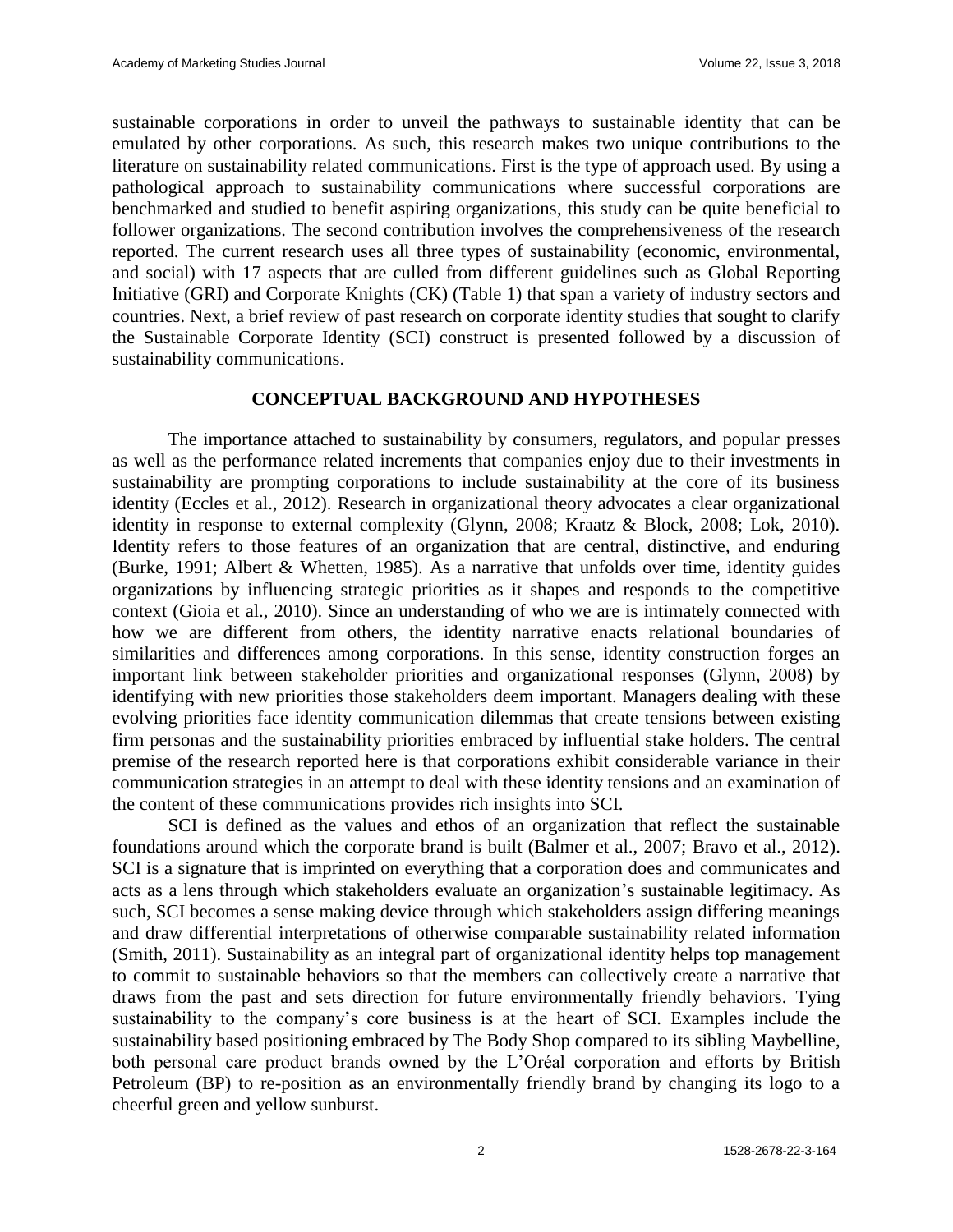The external projection of SCI is considered as the communicated identity (Balmer, 2001) of the corporation. The communicated identity mix may include the corporate mind reflected within the mission and vision, corporate soul incorporated within the organizational culture, and the corporate voice captured through strategic communications (Balmer & Soenen, 1999). By analyzing the strategic communications of top ranked global corporations that successfully embraced sustainability, the current research aims to uncover the patterns of communication that underpins SCI.

There is consensus in the sustainability literature regarding the triple bottom line approach of sustainability around environmental, social, and economic performance. The economic sustainability crystalizes the organization's contribution to the economic system. Recent economic scandals span a broad spectrum of business practices involving several industries such as automobile (Toyota's Acceleration Crisis, 2012; Volkswagen Emissions Scandal, 2015), oil (BP Deep Water Disaster, 2010), financial services (Sub Prime Mortgage Crisis, 2008), discount stores (Scandal, 2014), to name a few. Consumers are deeply disturbed by these threats to economic sustainability due to financial risks that are meaningful at the personal, national, and global levels. Sheth et al. (2011) articulate economic sustainability as cost reductions and improvements to the economic well-being and standard of living of organization's stakeholders. Economic sustainability aspects include economic performance, market presence, and indirect economic impact (Table 1 for specific measures). An identity based view of sustainability may place emphasis on innovative orientation that improve products/services and reduce costs since an innovative managerial model can be considered as part of organizational culture that forms the soul of communicated identity (Balmer & Soenen, 1999). Additionally, stakeholder wellbeing perspective can be communicated through details provided about employee and executive compensation. It is expected that economic sustainability communications of top ranked corporations with credible SCI will be dominated by innovative capacity and concern for stakeholder wellbeing as exemplified by reports on CEO pay.

#### *RQ1a: Economic sustainability communications of top ranked organizations most often include innovative capacity.*

*RQ1b: Economic sustainability communications of top ranked organizations most often include details about executive compensation.*

Environmental sustainability has historically received the most attention from practitioners and scholars alike in the sustainability literature. With wide spread public press coverage of the devastating consequences of global climate change such as droughts, earth quakes, and rising sea levels, consumer concerns regarding organizational impact on natural resources has increased. Environmental sustainability has often framed the "*green*" marketing discourse that includes green advertising and promotion (Yu et al., 2013; Jose & Lee, 2007). Environmental sustainability aspects cover performance related to energy productivity, water productivity, emissions (carbon productivity), waste productivity, and overall environmental impact of products and services produced. Since most corporations deal with these aspects of environment that invite considerable pressure from their key publics such as consumers, competitors, policy makers, and regulators, studies found that many corporations were prone to communicate more of environmental impact of their operations (Deegan & Gordon, 1996; Hackston & Milne, 1996; Gamerschlag et al., 2011). By virtue of being leaders in sustainable corporate behaviors, it is expected that top ranked corporations consider communications regarding environmental impact of operational practices as a dominant aspect of their SCI.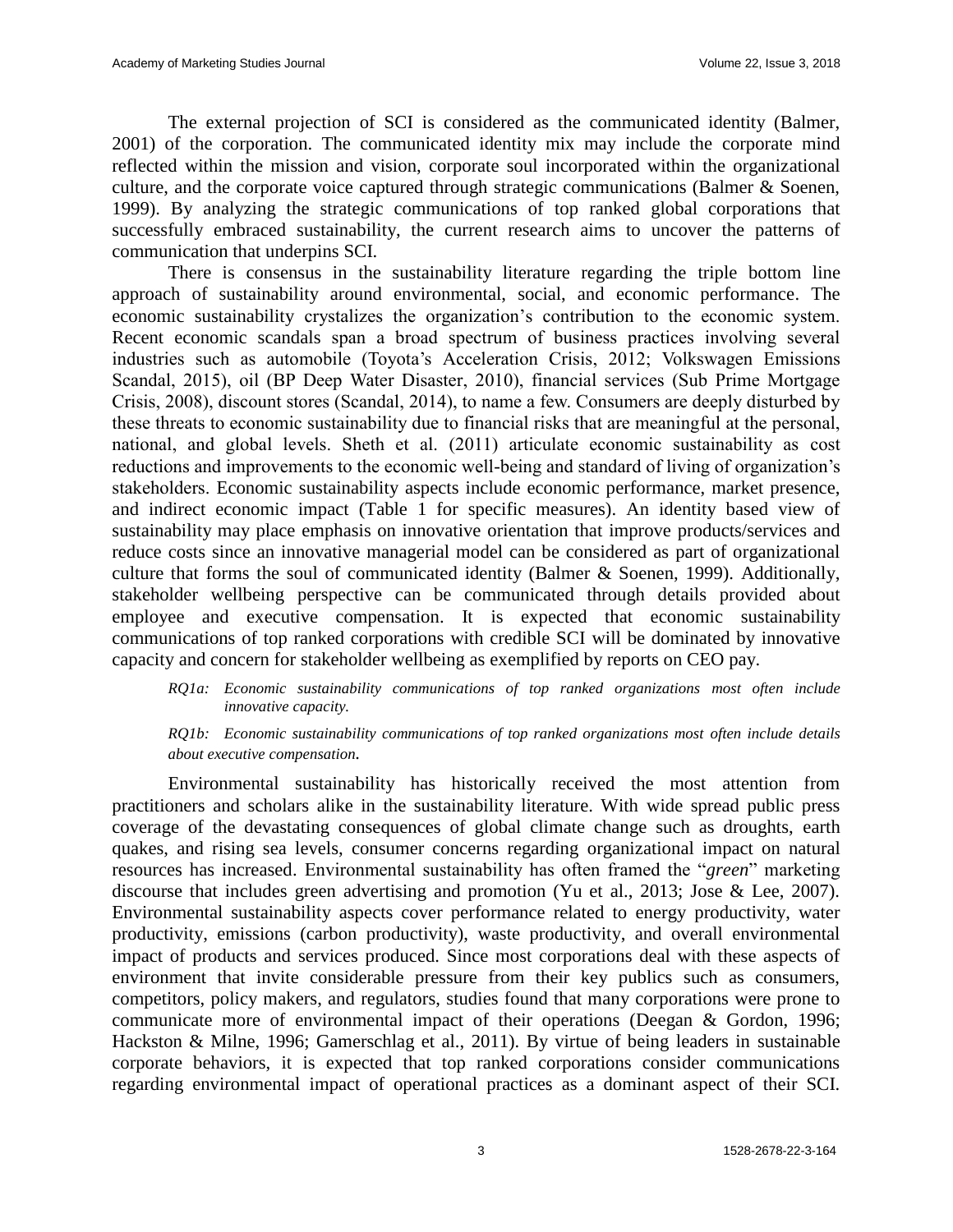Additionally, easily available metrics on transportation and energy consumption may make these aspects widely communicated as well. Accordingly,

- *RQ2a: Environmental sustainability is often communicated as the corporations' environmental impact of operations.*
- *RQ2b: Transportation metrics are often communicated as part of environmental sustainability.*

*RQ2c: Energy consumption is often communicated as part of environmental sustainability.*

*Social* sustainability concerns the noneconomic expression of wealth that impacts the well-being of people and communities surrounding the focal organization. Public distrust towards deceptive business practices surrounding scandals involving moral obligations of corporations such as the sub-prime mortgage crisis have precipitated public expectations of corporate social responsibility (Mohr et al., 2001). Social sustainability aspects involve labor relations that include concerns for employee health, safety, and diversity, human rights, and community relations. Organizations with credible SCI may emphasize social sustainability since it allows them to "*humanize*" their operations. Accordingly, it was found that pharmaceutical industry members mostly emphasize community related issues in their sustainability communications (Holder-Webb et al., 2009). Since a majority of corporations on the top sustainable companies list are public organizations who often have institutionalized structures in place for labor relations, it is expected that labor relations is the most communicated sustainability aspect on websites of top ranked corporations.

*RQ3: Social sustainability communications often emphasize labor relations as part of their SCI.*

In the sustainability literature, studies examining website communications of sustainability have focused on only environmental claims (Yu et al., 2013; Jose & Lee, 2007); environmental and social dimensions (Rikhardsson et al., 2002) or the corporate social responsibility practices of the firm in general (Paul, 2008). However, the top ranked sustainability driven companies are picked based on their broad based contributions to the sustainability domain, it is expected that as part of projecting a SCI, top ranked corporations will strategically communicate all three types of sustainability (environmental, social, and economic).

*RQ4: Corporations with SCI communicate all three types of sustainability as part of their sustainability related communications.*

#### **RESEARCH METHOD**

Content analysis procedures were adopted to examine the research questions. Content analysis provides useful insights since it can combine quantitative information such as frequency counts and correlations with qualitative theory based themes and is a widely used tool to examine corporate websites (Robbins & Stylianou, 2003; Jose & Lee, 2007; Maignan & Ralston, 2002; Bravo et al., 2012). Extensive materials regarding sustainability performance posted on the websites of companies that are in Corporate Knights' top 100 sustainable companies list for 2011 (http://www.Corporate knights.com/reports/global-100/2011-global-100-results-12957063/) were adopted as research sample. Insights drawn from past literature (Jose & Lee, 2007; Borkowski et al., 2012) as well as the published guidelines regarding sustainability reporting such as the Global Reporting Initiative (GRI) and Corporate Knights (CK) informed coding. The intent is to examine the SCI as illustrated by the corporate voice contained on the websites of the top 100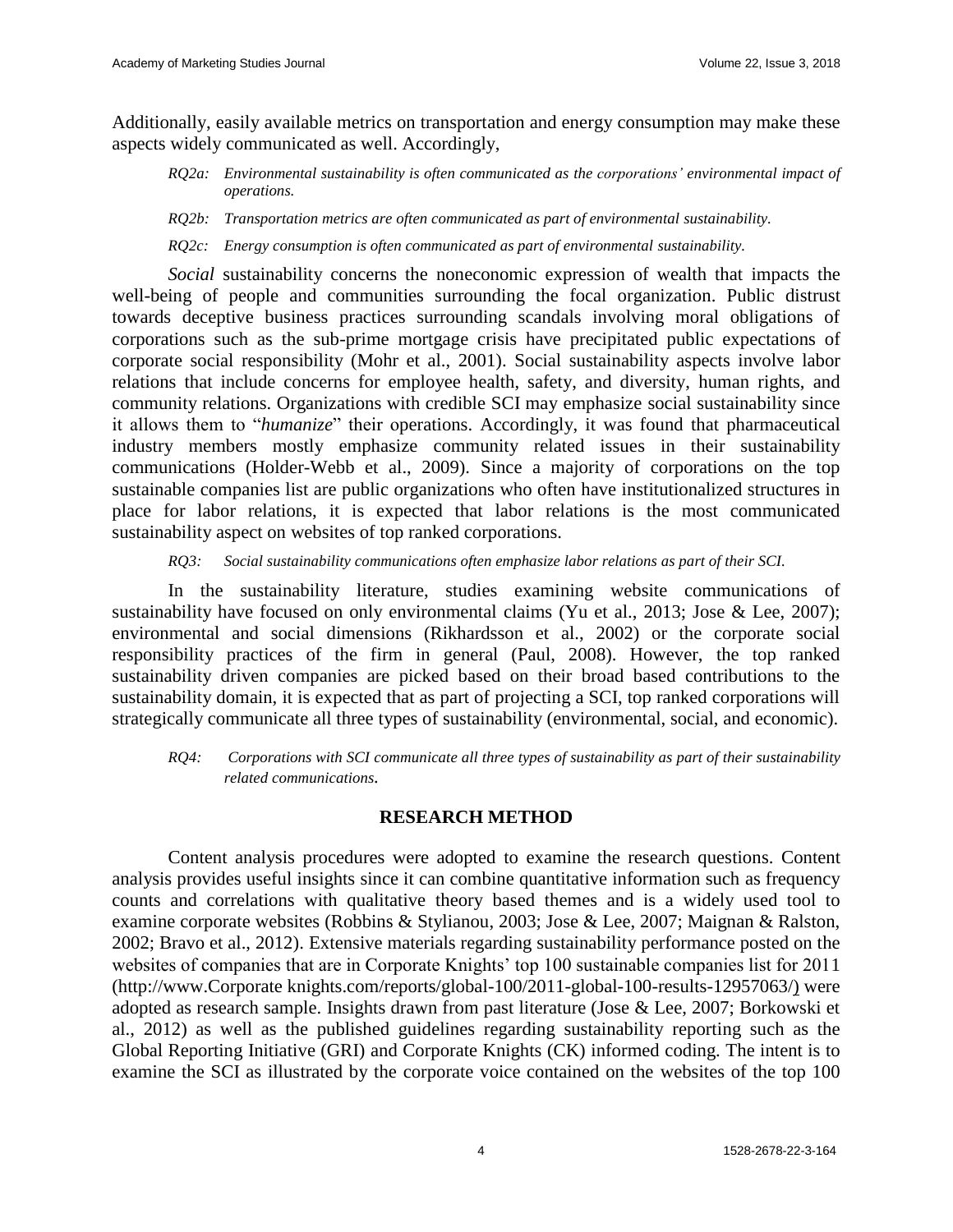sustainable global corporations. The communications were analyzed and placed into the 17 categories as summarized in Table 1.

Several steps were then taken to ensure data validity and reliability. First, the websites were examined to identify information pertaining to the codes and eliminate information that was redundant or not directly relevant to the research questions. The author and a graduate student each separately reviewed the website materials and converged on the information that pertained to the selected key codes through discussion and iterative review. Second, the same team reviewed the performance information posted on the websites to extract factual information about the codes for tabulation. Factual information was defined as specific disclosures, announcements, and/or actions taken by the firm that related to the codes proposed. Factual information formed the basis of analysis and interpretation of the data. Third, the extracted information was tabulated in an excel format. A simple numeric coding was used where if the company published about the category (code) then a score of 1 was assigned. If not a 0 was assigned. Fourth, the team met to scrutinize the tabulated information critically and identify any gaps. The team then returned to the database of websites to fill these gaps. This step was repeated iteratively. The resulting extracted information was then systematically organized and analyzed.

In order to illustrate the coding, details about two websites are presented as exemplars. GE devoted an entirely separate website for sustainability performance reporting called GEcitizenship.com. The mission statement prominently displayed on the website and presented below demonstrates that sustainability is a core element of their corporate strategy.

As a 130-year-old technology company, sustainability is embedded in our culture and our business strategy. Working to solve some of the world's biggest challenges inspires our thinking and drives our actions. We are committed to finding sustainable solutions to benefit the planet, its people and the economy.

The website is organized around economic, environmental, and social sustainability. Clicking on the people hyper link leads to information organized under several headings that include helping customers succeed, empowering employees to be successful, building enduring communities, and creating shareholder value. The planet hyperlink has information on water scarcity, energy consumption, and environmental and resource management.

| <b>Table 1</b><br><b>CODES AND MEASURES USED IN CONTENT ANALYSIS</b> |                                                                                                                            |  |  |  |  |
|----------------------------------------------------------------------|----------------------------------------------------------------------------------------------------------------------------|--|--|--|--|
| <b>Categories</b>                                                    | <b>Measures</b>                                                                                                            |  |  |  |  |
| Economic:<br>Organization's impacts                                  | Economic Performance: Innovation capacity, Community investments; Climate change;<br>Defined benefit plan obligations.     |  |  |  |  |
| the<br>economic<br>on<br>conditions of its stake                     | Market Presence: Executive Compensation; Spending on local suppliers; Senior<br>management hired from the local community. |  |  |  |  |
| holders<br>and<br>on<br>economic systems.                            | Community Impact: Development and impact of infrastructure investments and public<br>benefit services.                     |  |  |  |  |
| Environmental:                                                       | Materials: Materials used by weight or volume; % of recycled materials used.                                               |  |  |  |  |
| Organization's impacts                                               | Energy Consumption/Productivity: Direct and indirect energy consumption; Energy                                            |  |  |  |  |
| on living and non-living                                             | saved due to conservation and efficiency improvements.                                                                     |  |  |  |  |
| natural<br>systems,                                                  | Water Usage/Productivity: Total water withdrawal by source; Water sources                                                  |  |  |  |  |
| including ecosystems,                                                | significantly affected by withdrawal of water; % and total volume of water recycled and                                    |  |  |  |  |
| land, air and water.                                                 | reused.                                                                                                                    |  |  |  |  |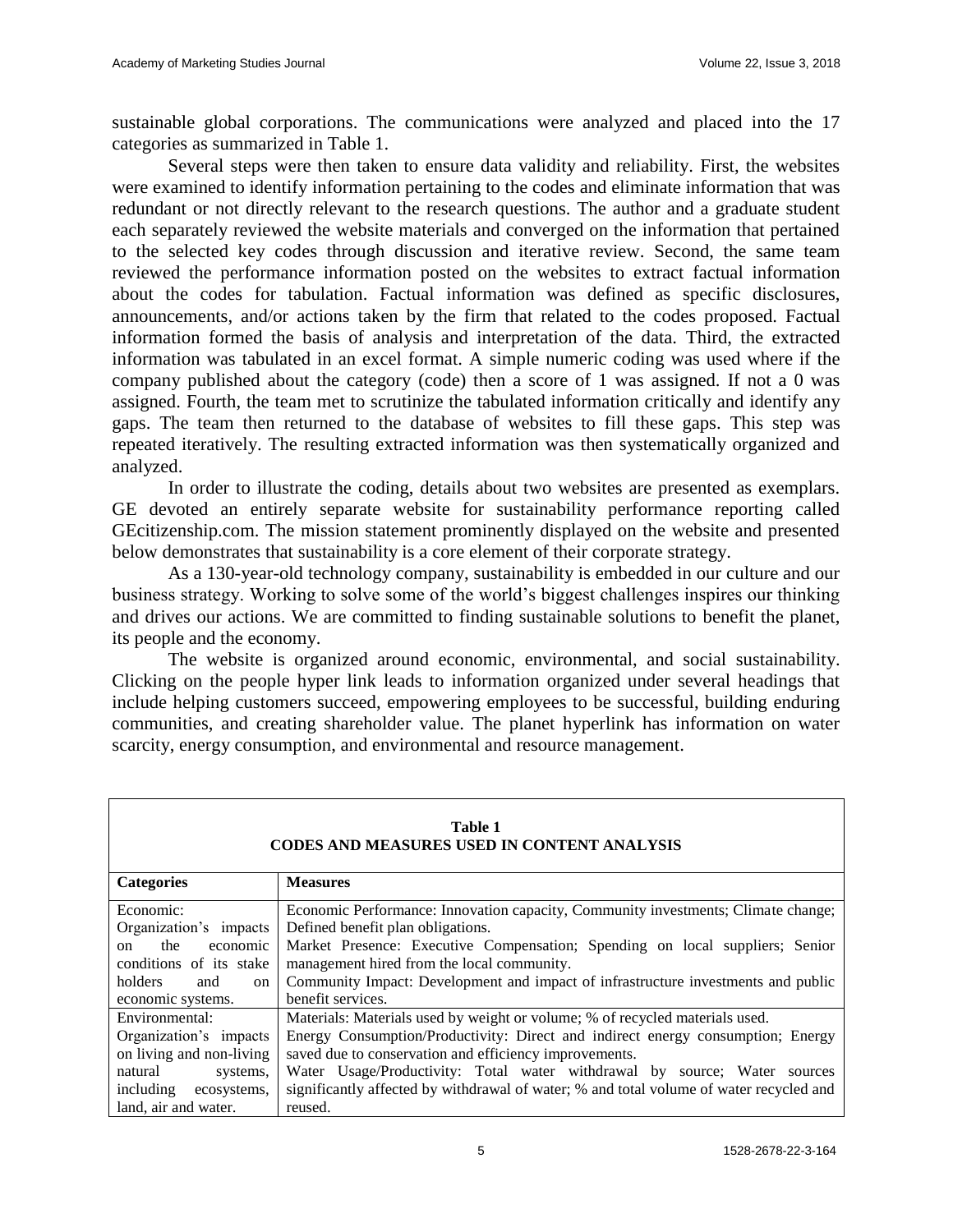|                          | Biodiversity: Significant impacts on biodiversity in protected areas; Plans for managing |
|--------------------------|------------------------------------------------------------------------------------------|
|                          | impacts on biodiversity.                                                                 |
|                          | Emissions, Effluents, and Waste: Total direct and indirect greenhouse gas emissions by   |
|                          | weight; Initiatives to reduce greenhouse gas emissions; Emissions of ozone-depleting     |
|                          | substances by weight; Total weight of waste by type and disposal method; Weight of       |
|                          | hazardous waste.                                                                         |
|                          | Products and Services: Initiatives to mitigate environmental impacts of products; % of   |
|                          |                                                                                          |
|                          | products sold and their packaging materials that are reclaimed.                          |
|                          | Compliance: Monetary value of significant fines for non-compliance with                  |
|                          | environmental laws and regulations.                                                      |
|                          | Transport: Environmental impact of transporting materials.                               |
|                          | Overall: Total environmental protection expenditures and investments by type.            |
| Social:<br>Impacts<br>an | <b>Labor Practices:</b>                                                                  |
| organization has on the  | Employment: Total workforce; Employee turnover; Employee Benefits.                       |
| social systems within    | Labor Relations: Collective bargaining agreements; Notice on operational changes.        |
| which it operates.       | Health & Safety: Health and safety committees; Rates of injury; Work-related fatalities. |
|                          | Training & Education: Average hours of training; Programs for employee skills            |
|                          | management; Career development reviews.                                                  |
|                          | Diversity & Equal Opportunity: Leadership Diversity (% of women on boards)               |
|                          | Human Rights:                                                                            |
|                          | Investment and procurement practices: suppliers and contractors screening on human       |
|                          | rights; employee training on human rights policies and procedures.                       |
|                          | Non-discrimination: incidents of discrimination and actions taken.                       |
|                          | Collective bargaining: Actions taken to support collective bargaining.                   |
|                          | Child labor: Elimination of incidents of child labor                                     |
|                          | Society.                                                                                 |
|                          | Community: Impacts of operations on communities.                                         |
|                          | Corruption: employees trained in anti-corruption policies; policies and response to      |
|                          | corruption.                                                                              |
|                          | Public Policy: Financial and in-kind contributions to political parties.                 |
|                          | Anti-competitive behavior: Legal actions for anti-competitive behavior.                  |
|                          | Product Responsibility:                                                                  |
|                          | Customer health and Safety: Health and safety impacts of products.                       |
|                          | Product and Service labeling: Type of product information required; Voluntary codes      |
|                          | concerning product information and labeling; customer satisfaction.                      |
|                          | Marketing Communications: Voluntary codes related to marketing communications;           |
|                          |                                                                                          |
|                          | non-compliance with voluntary codes.                                                     |
|                          | Customer Privacy: breaches of customer privacy and data.                                 |
|                          | Compliance: Significant fines for non-compliance with laws and regulations.              |

The aspects from GRI as well as CK guidelines are incorporated into the measures.

The economy hyper link leads to information on public policy, governance and compliance, sustainable systems and job creation.

In contrast, Statoil ASA, the top pick of CK, does not devote a separate webpage for sustainability but reports sustainability related information as a hyperlink on their main webpage labeled environment and society. The values statement presented on their main webpage has no reference to sustainability as illustrated below:

*"Our values embody the spirit and energy of Statoil. They are at the core of our management system. Our values drive our performance and guide us in how we do business and in how we work together and towards external stakeholders".*

The environment and society hyperlink presents information organized around three main headings of environment, society, and safety which are not in triple bottom line format. The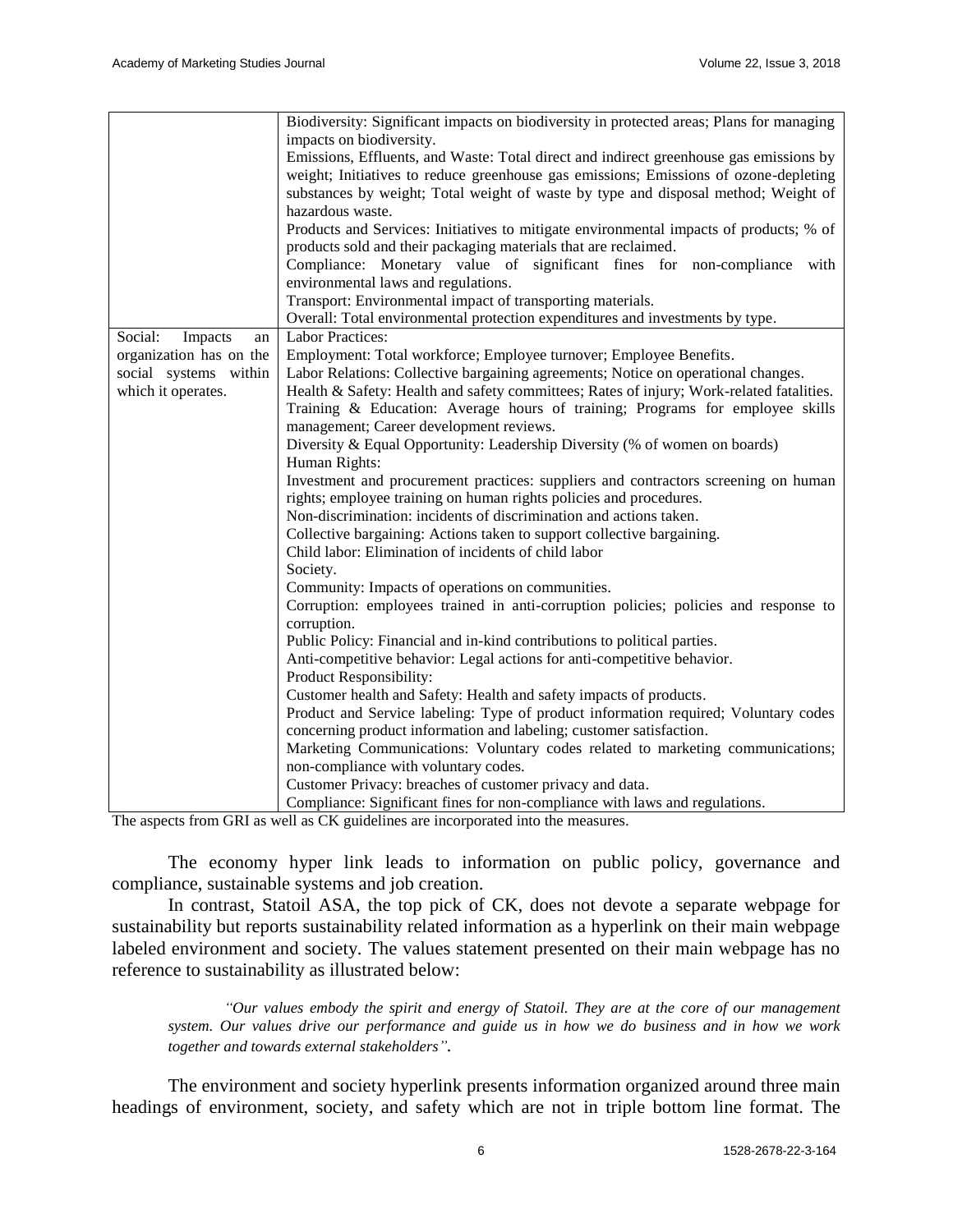environment content includes impact assessment, health, safety, and environmental policy, arctic challenges, clean air, biodiversity, and sustainability performance. The society content involves living values, human rights and labor conditions, transparency and anti-corruption, and spin-offs. Finally, safety is organized around health and working environment and safety. Our coding systematically dealt with such diversity in sustainability related communications and the final results were tabulated after clear consensus with the research team.

#### **FINDINGS**

The top 100 include companies from 22 countries with five million collective employees and \$3 trillion in annual sales. The guiding philosophy for a company to be included in the list was that the chosen company must "*squeeze four times more wealth out of every resource used*" (Coster, 2011). It is important to note that by virtue of being included in the top 100 sustainable companies list, the performance of companies examined represent the best practices within the sustainability communicatons world.

With regard to the companies represented, Japan leads the way with 19 global companies, followed by U.S. with 13 and U.K with 11 global companies. An examination of the industry sectors represented revealed that energy leads with 11 companies, materials and banks with 9 and semiconductors with 8. The list contained 60% of companies from the previous year. Findings illustrate that all the companies demonstrated a basic understanding of sustainability and communicated all three dimensions of sustainability. However there was tremendous variation in how the information is presented and the salience given to each type of sustainability.

Results are summarized in tables specific to each research question (Tables 2-4). The first column presents the name of the company ranked, the second column presents the Global Industry Classification Standard (GICS) that illustrates the industry sector that the company operates in, and the third column presents the country of incorporation. The fourth column displays the aspect highlighted followed by selected quotes from the company website pertaining to the aspect highlighted in the fifth column. The sixth column presents the percentage of companies who reported that particular aspect and the final column presents the company's rank among the global 100 list.

The results support *RQ1a*. Within the economic sustainability domain, 93% of the sample communicated about their record on innovation capacity. However, somewhat surprisingly only 42% of the sample communicated about executive compensation thus disproving *RQ1b* (Table 2). Specific quotes illustrate the context specific interpretation of the guidelines. For instance, GE cites innovations in technology whereas P&G reports on innovations in packaging materials.

Findings revealed support for *RQ2a-RQ2c* which involved communication of environmental, transportation, and energy impacts. Table 3 reveals a wide variation in company performance on environmental dimension of sustainability.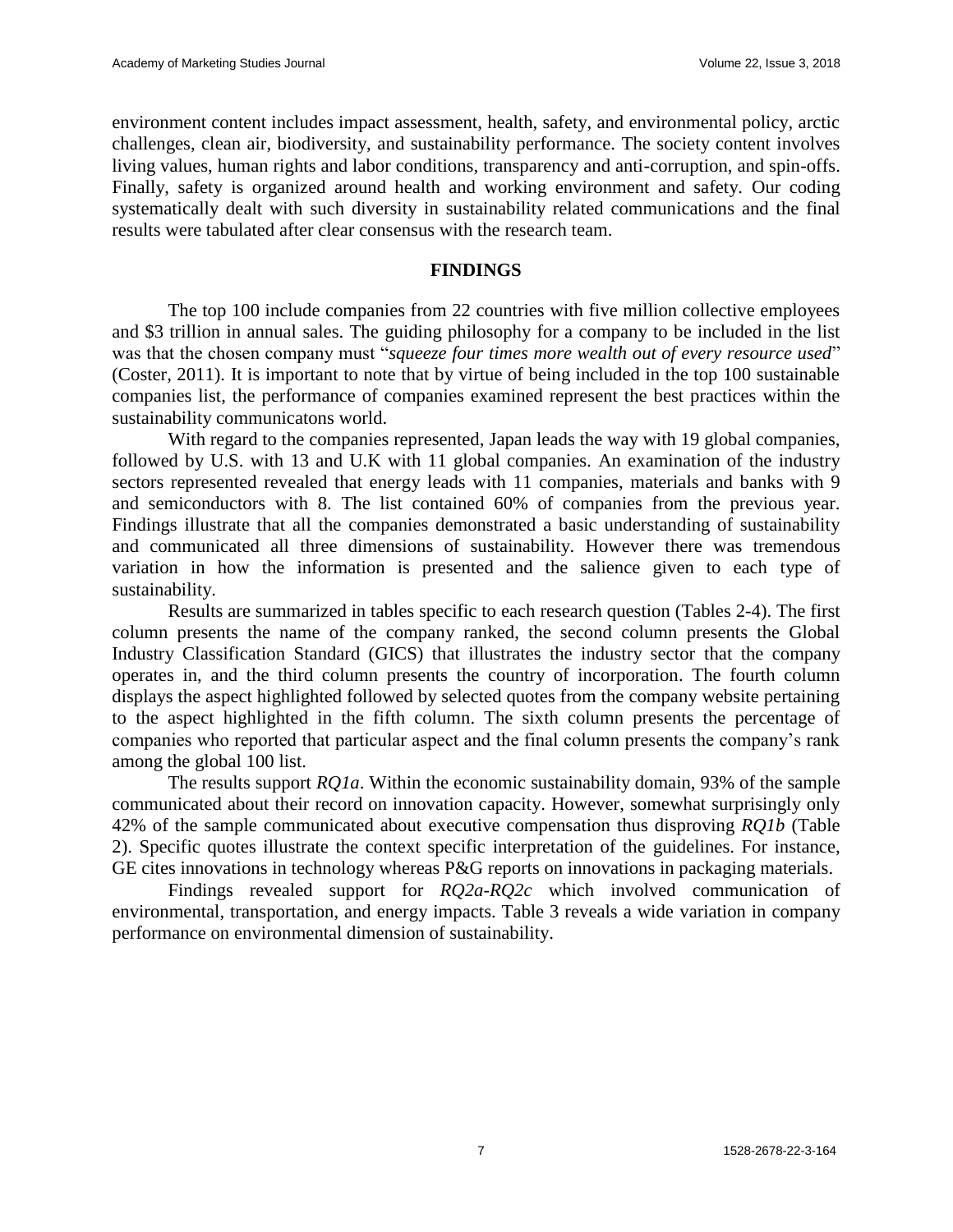| Company                   | <b>GICS</b><br><b>Industry</b>           | <b>Country</b>  | <b>Economic</b><br><b>Issues</b> | <b>Example</b>                                                                                                                                                                                                                                                                                                                                                                                                  | $\frac{0}{0}$<br><b>Reporting</b> | Company<br>Rank |
|---------------------------|------------------------------------------|-----------------|----------------------------------|-----------------------------------------------------------------------------------------------------------------------------------------------------------------------------------------------------------------------------------------------------------------------------------------------------------------------------------------------------------------------------------------------------------------|-----------------------------------|-----------------|
| <b>GE</b>                 | Group<br>Capital<br>Goods                | $\overline{US}$ | Innovative<br>Capacity           | One<br>of<br>area<br>focus<br>particular<br>been<br>the<br>has<br>relationship<br>between<br>technology<br>and<br>global<br>critical<br>needs for energy,<br>and food<br>water<br>specifically,<br>how<br>innovation<br>and<br>technology<br>can<br>improve quality,<br>and cost of and<br>access to those<br>needed resources,<br>and the role that<br>$\operatorname{GE}$<br>play<br>can<br>through research, | 72%                               | $\overline{11}$ |
| Procter<br>$\&$<br>Gamble | Household<br>& Personal<br>Products      | <b>US</b>       | Innovative<br>Capacity           | analysis<br>and<br>financing.<br>The<br>compaction<br>of<br>our<br>powder<br>laundry detergents<br>in North America<br>and the packaging<br>changes we made<br>in<br>Gillette<br>our<br>ProGlide<br>Fusion<br>Razors in Western<br>Europe<br>are<br>examples of our<br>progress<br>in this<br>area.                                                                                                             | 72%                               | 44              |
| Procter<br>Gamble         | & Household<br>Personal<br>&<br>Products | <b>US</b>       | Market<br>Presence               | The<br>Compensation<br>$\&$<br>Leadership<br>Development<br>Committee<br>has<br>established<br>the<br>following<br>principles<br>for<br>compensating<br>all<br>Company<br>employees.<br>Support<br>the<br>business strategy;<br>Pay<br>for<br>performance; Pay                                                                                                                                                  | 42%                               | 44              |

#### **Table 2 SELECT EXAMPLES OF ECONOMIC COMMUNICATION**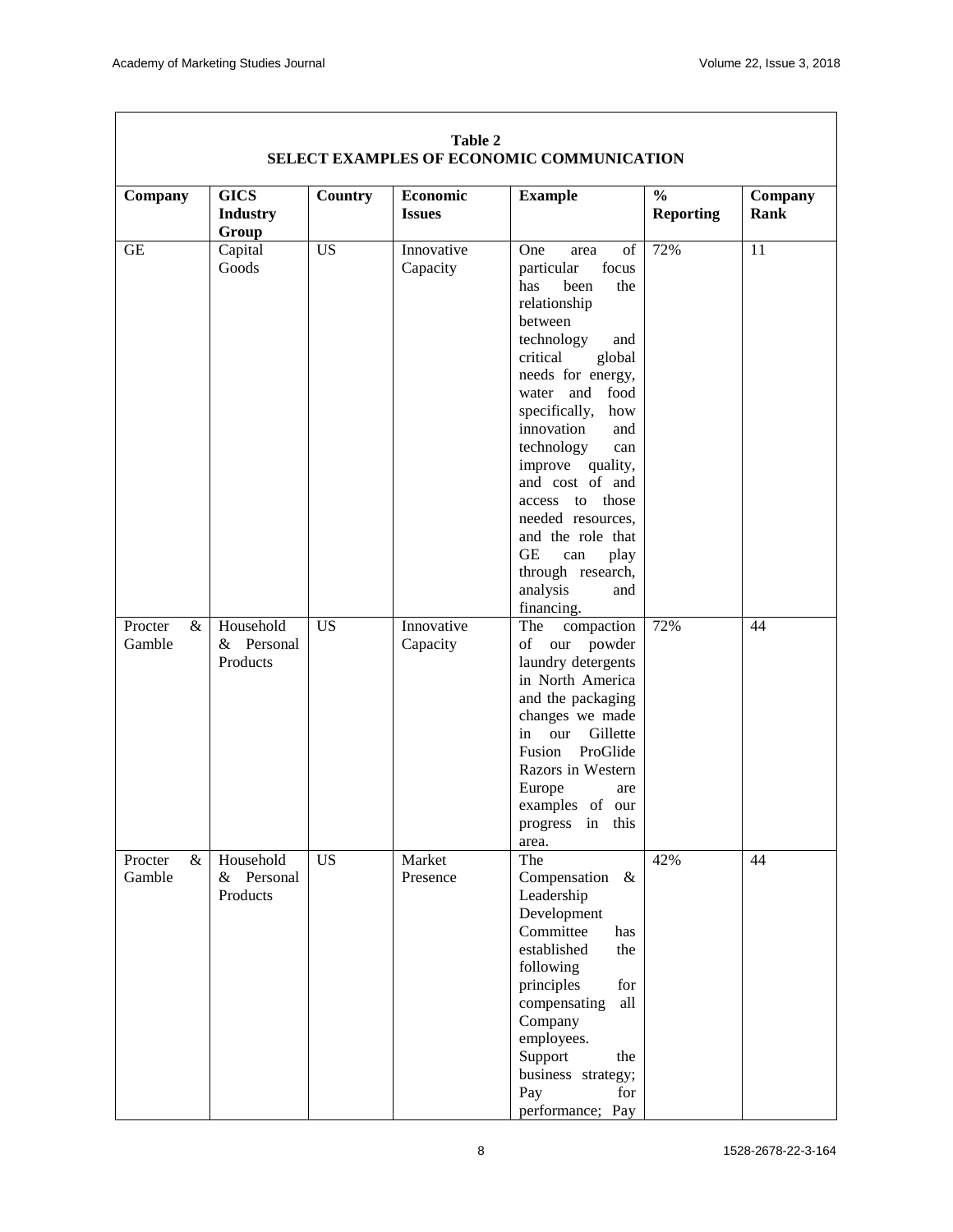| <b>Table 2</b><br>SELECT EXAMPLES OF ECONOMIC COMMUNICATION |                    |           |                          |                                                                                                                                                                                                                                                                                                                                          |     |    |
|-------------------------------------------------------------|--------------------|-----------|--------------------------|------------------------------------------------------------------------------------------------------------------------------------------------------------------------------------------------------------------------------------------------------------------------------------------------------------------------------------------|-----|----|
|                                                             |                    |           |                          |                                                                                                                                                                                                                                                                                                                                          |     |    |
|                                                             |                    |           |                          | competitively. In<br>upholding these<br>principles,<br>executives<br>not<br>only contribute to<br>their own success<br>also<br>but<br>help<br>the<br>ensure<br>of<br>prosperity<br>P&G's<br>business,<br>employees,<br>shareholders, and<br>communities<br>the<br>which<br>the<br>in                                                     |     |    |
|                                                             |                    |           |                          | Company operates                                                                                                                                                                                                                                                                                                                         |     |    |
| Stockland                                                   | <b>Real Estate</b> | Australia | Community<br>Development | Recognizing that<br>unemployment is<br>a major issue for<br>local<br>youth,<br>Stockland<br>(developed)<br>Stockland Green<br>Hills Connectivity<br>Centreto<br>support and assist<br>those<br>most<br>disadvantaged by<br>unemployment,<br>linking them to<br>job opportunities<br>generated by the<br>Hills<br>Green<br>redevelopment. | 41% | 55 |

The environmental impact of corporate operations was reported by 98% of the sample signaling that reporting performance on the environmental impact is largely institutionalized. Transportation operations were reported by 88% of the companies while 68% of the companies reported energy consumption. Additionally, though not hypothesized, product impact (63%), emissions (55%), compliance (28%), and biodiversity (22%) were the other aspects that were communicated. Materials (8%) and water usage (4%) were least communicated. Technology seemed to be the preferred way to improve transportation productivity as illustrated by Samsung's efforts to utilize route optimization software in the quotes provided. SONY mentions specific initiatives such as green certificates to bring down their greenhouse gas emissions.

The result summarized in Table 4 supports *RQ3*. The labor relations aspect of social sustainability was reported by 72% of the sample whereas 48% of the sample reported on diversity. The other aspects such as health  $\&$  safety (7%), training  $\&$  education (7%), and employment (6%) were least communicated. Specific quotes illustrate the emphasis placed on employee advancement with programs such as "*potentials management". RQ4* was not supported.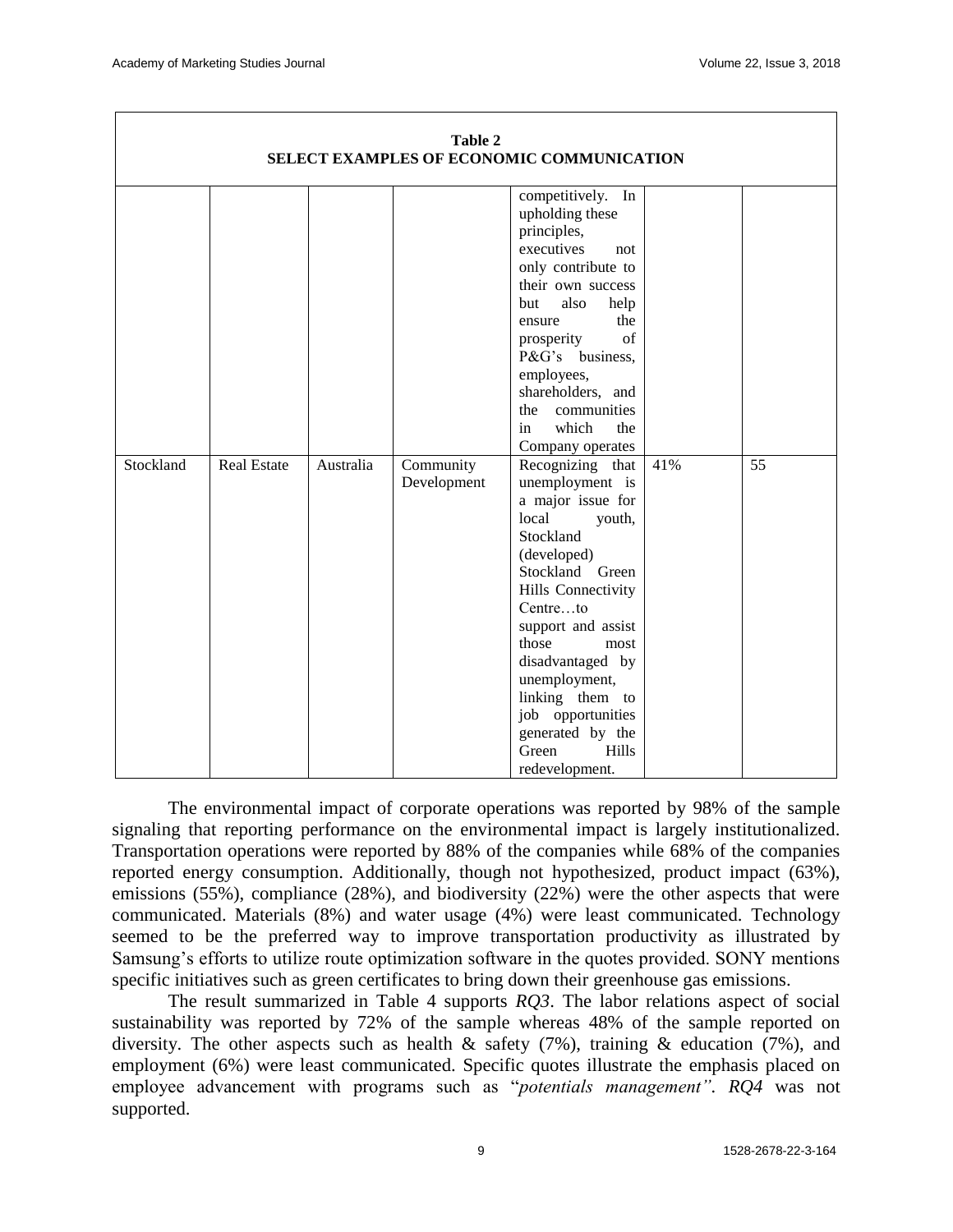| Company                     | <b>GICS</b><br><b>Industry</b><br>Group | Country        | <b>Environmental</b><br><b>Issues</b> | <b>Example</b>                                                                                                                                                                                                                                                                                                                                                | %Reporting | Company<br>Rank |
|-----------------------------|-----------------------------------------|----------------|---------------------------------------|---------------------------------------------------------------------------------------------------------------------------------------------------------------------------------------------------------------------------------------------------------------------------------------------------------------------------------------------------------------|------------|-----------------|
| BG<br>Group<br><b>PLC</b>   | Energy                                  | <b>Britain</b> | Overall<br>Environmental<br>Impact    | Environmental<br>Impact Statement<br>describes the areas<br>affected<br>by<br>construction,<br>operation,<br>decommissioning<br>and rehabilitation<br>(and) how adverse<br>impacts may be<br>mitigated<br>and<br>benefits<br>maximized.                                                                                                                       | 98%        | 65              |
| <b>SONY</b>                 | Consumer<br><b>Durables</b>             | Japan          | Energy<br>Consumption                 | We offset global<br>reductions<br>in<br>greenhouse<br>gas<br>emissions<br>by<br>127,000<br>tons<br>through the use of<br>green<br>electricity<br>certificates<br>and<br>initiatives.<br>other<br>Electricity<br>acquired<br>from<br>renewable sources<br>for<br>accounted<br>approximately 9%<br>of Sony's<br>total<br>electricity<br>purchases<br>worldwide. | 68%        | 30              |
| Origin<br><b>Energy LTD</b> | Energy                                  | Australia      | Biodiversity                          | It is our standard<br>practice to analyze<br>the<br>potential<br>biodiversity<br>impact<br>of<br>our<br>projects. If risks to<br>biodiversity<br>are<br>identified,<br>we<br>develop<br>and<br>implement<br>mitigation<br>off<br>measures or<br>sets to reduce the<br>risk of biodiversity<br>loss<br>${\rm to}$<br>an<br>acceptable level.                   | 22%        | 19              |

#### **Table 3 SELECT EXAMPLES OF ENVIRONMENTAL COMMUNICATION**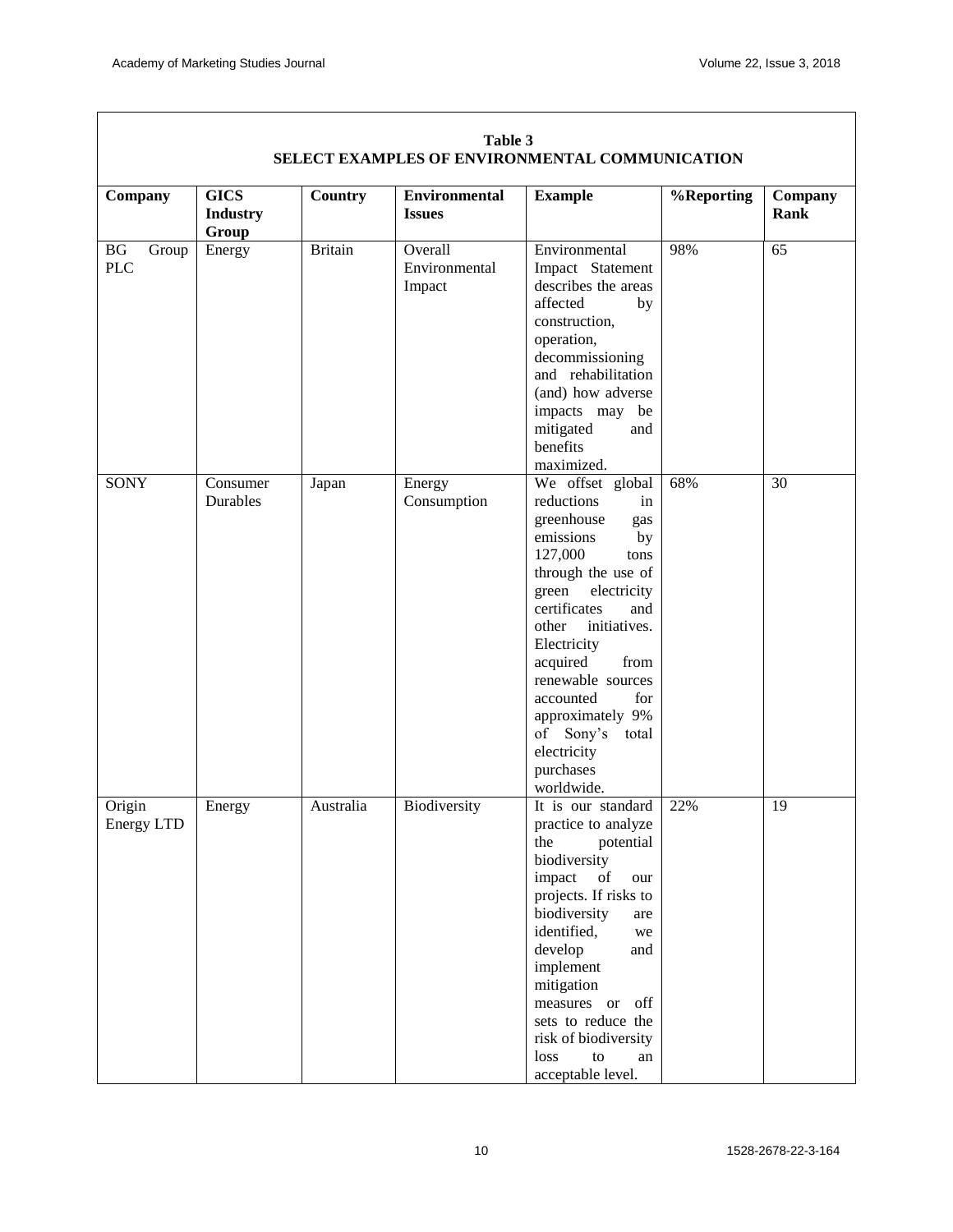| Statoil ASA | Energy             | Norway | Emissions                          | Statoil<br>is<br>an<br>industry leader in<br>terms of carbon<br>capture<br>and<br>storage<br>(which)<br>puts Statoil in the<br>forefront of carbon<br>management.                                                                                            | 55% | $\mathbf{1}$ |
|-------------|--------------------|--------|------------------------------------|--------------------------------------------------------------------------------------------------------------------------------------------------------------------------------------------------------------------------------------------------------------|-----|--------------|
| Encana      | Energy             | Canada | Products<br>and<br><b>Services</b> | Our Responsible<br>Products Program<br>maintains<br>an<br>inventory of the<br>products we use,<br>assessing<br>the<br>potential impacts<br>of those products<br>to the environment<br>and public health.                                                     | 63% | 12           |
| Samsung     | Semiconduct<br>ors | Korea  | Transport                          | order<br>(In<br>to)<br>reduce<br>the<br>air<br>pollutant<br>emissions,<br>we<br>introduced<br>the<br>digital map<br>and<br>the transportation<br>route optimization<br>software<br>connected to retail<br>distribution<br>location<br>measurement<br>system. | 88% | 93           |

#### **Table 3 SELECT EXAMPLES OF ENVIRONMENTAL COMMUNICATION**

Rankings in general and CK rankings in particular, penalize companies by assigning equal weight to all aspects. So if a company demonstrated exemplary performance on a particular dimension but did not perform and/or report other aspects, the company can be still ranked higher than a company that performs average on a number of aspects. This was the case with the rankings analyzed in this study. The top ranking was awarded to a Norwegian oil and gas company, Statoil, due mainly to improvements it made in water productivity and economic performance.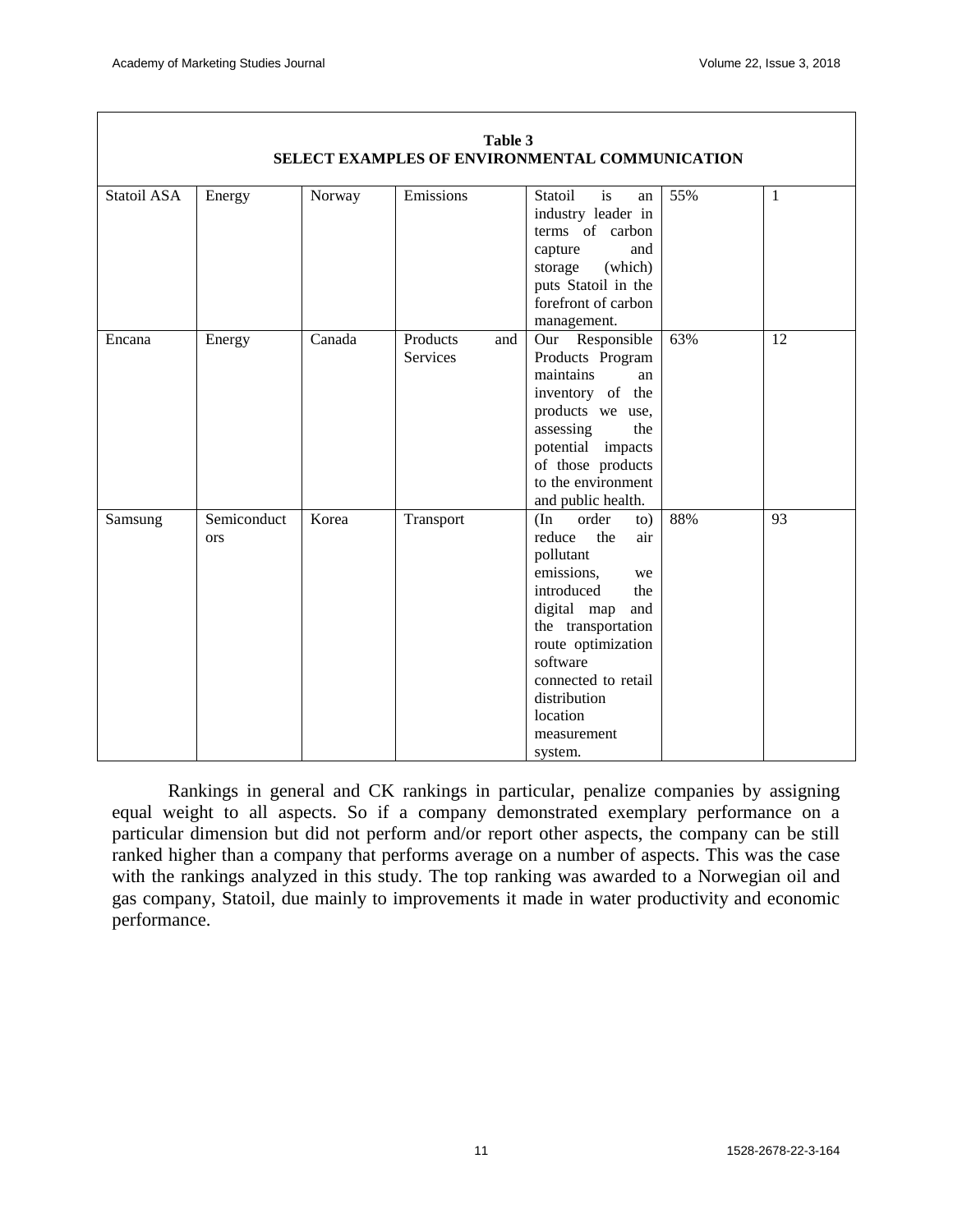| Company                  | <b>GICS</b>               | Country   | <b>Social Issues</b>                     | <b>Example</b>                                                                                                                                                                                                                                                                                                                                                                                 | $\frac{0}{0}$    | Company         |
|--------------------------|---------------------------|-----------|------------------------------------------|------------------------------------------------------------------------------------------------------------------------------------------------------------------------------------------------------------------------------------------------------------------------------------------------------------------------------------------------------------------------------------------------|------------------|-----------------|
|                          | <b>Industry</b>           |           |                                          |                                                                                                                                                                                                                                                                                                                                                                                                | <b>Reporting</b> | <b>Rank</b>     |
|                          |                           |           |                                          |                                                                                                                                                                                                                                                                                                                                                                                                |                  |                 |
| $\operatorname{GE}$      | Group<br>Capital<br>Goods | <b>US</b> | Human<br>Rights/Procurement<br>practices | $\operatorname{GE}$<br>will<br>continue<br>to<br>proactively<br>in<br>engage<br>responsible<br>mineral<br>sourcing as laid<br>out in our<br>Conflict<br>Minerals (CM)<br>Statement<br>of<br>Principles,<br>and<br>we<br>will<br>focus<br>on continually<br>improving our<br>processes<br>in<br>conflict-free<br>sourcing<br>in<br>partnership<br>with<br>other<br>companies,                   | 7%               | $\overline{11}$ |
|                          |                           |           |                                          | NGOs, SRIs,<br>international<br>governments<br>and<br>stakeholders                                                                                                                                                                                                                                                                                                                             |                  |                 |
| Life<br>Sun<br>Financial | Insurance                 | Canada    | Labor<br>Practices/Diversity             | Our<br>business<br>practices<br>and<br>commitment<br>to diversity of<br>all<br>kinds<br>(gender,<br>race,<br>religion,<br>age,<br>of<br>country<br>origin,<br>sexual<br>orientation,<br>etc.) is reflected<br>throughout the<br>enterprise,<br>including<br>our<br>senior<br>leadership.<br>We<br>know<br>that<br>building<br>$\rm{a}$<br>workforce that<br>closely<br>more<br>reflects<br>our | 48%              | $\overline{56}$ |

#### **Table 4 SELECT EXAMPLES OF SOCIAL COMMUNICATION**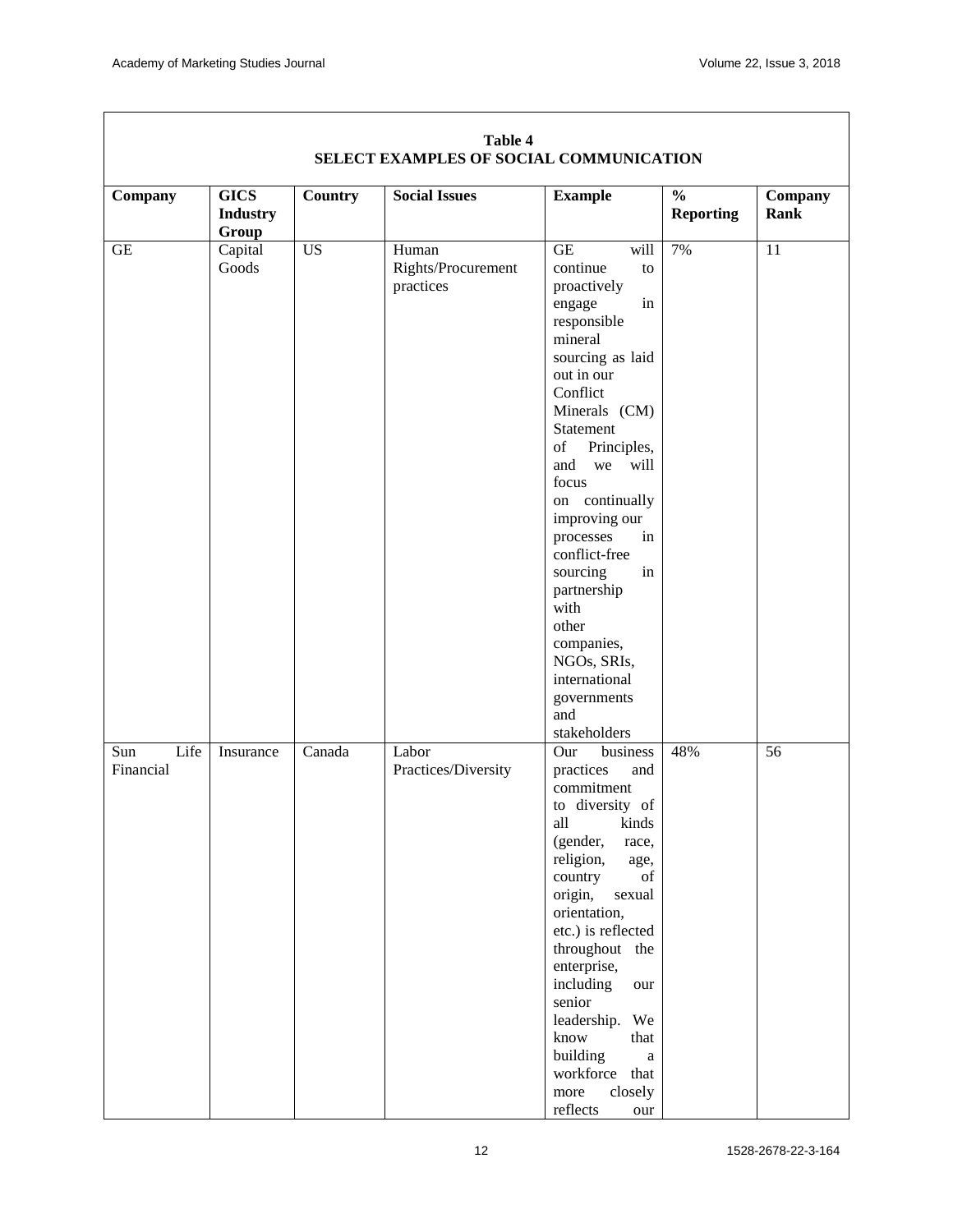| Table 4<br>SELECT EXAMPLES OF SOCIAL COMMUNICATION |                  |                 |                             |                                                                                                                                                                                                                                                                                                      |     |    |  |  |
|----------------------------------------------------|------------------|-----------------|-----------------------------|------------------------------------------------------------------------------------------------------------------------------------------------------------------------------------------------------------------------------------------------------------------------------------------------------|-----|----|--|--|
|                                                    |                  |                 |                             | clients<br>and<br>communities<br>will<br>better<br>position us to<br>their<br>serve<br>unique cultures<br>and needs.                                                                                                                                                                                 |     |    |  |  |
| <b>GEBERIT</b>                                     | Capital<br>Goods | Switzerlan<br>d | Labor<br>Practices/Training | is<br>Emphasis<br>also placed on<br>individually<br>targeted<br>for<br>programs<br>promoting<br>employee<br>advancement.<br>The "Potentials<br>Management"<br>program<br>the<br>pursues<br>of<br>goal<br>in-<br>increasing<br>house<br>promotions<br>to<br>management<br>positions in the<br>future. | 72% | 52 |  |  |

Other companies who might have made significant improvements in their activities may not have risen to the top if they did not report on dimensions such as water productivity. Consequently, contrary to expectations, top ranked companies did not emphasize all three types of sustainability.

## **DISCUSSION AND FUTURE RESEARCH**

Companies in the global 100 list consider sustainability as a core element or ethos of their identity and report information on sustainability to externally communicate this identity (Maignan & Ralston, 2002). Providing sustainability related information on the internet has many advantages. Such communication establishes a distinct SCI for organizations and can help enhance their image among key publics. Additionally, it may serve as a benchmark for sustainability focused corporate culture. Specific articulation of goals and performance metrics raises the awareness level of various stakeholders both internal and external. Such information can help companies to attract collaborations from institutions that expect and mandate sustainability performance (such as World Bank). The economic, environmental, and social aspects reported by companies represent multi-stakeholder issues, which are hard to communicate in a coherent manner on the websites. As such, website communication strategy may be hard pressed to satisfy all stakeholders. The global scope of the sustainability rankings makes this an especially exasperating issue, with companies from emerging economies competing with developed economies on sustainability communications. The findings from the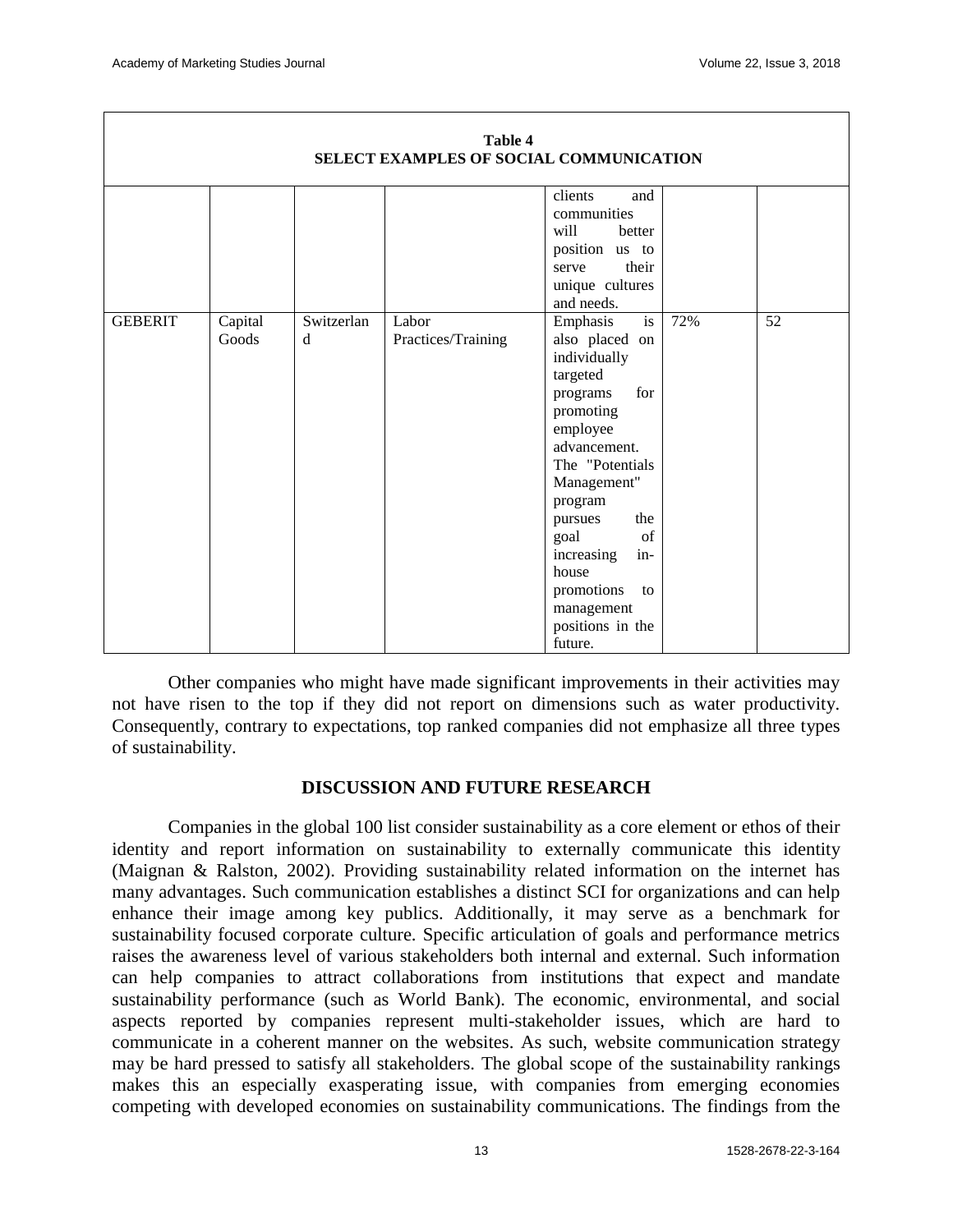current study illustrate several themes that have implications for corporations who wish to project a credible SCI which are presented next.

## **Does SCI Require All Three Sustainability Categories To Be Communicated?**

Past studies typically used a very narrow range of dimensions such as environment alone or environment and social dimensions in their study of sustainability communications (Yu et al., 2013; Jose & Lee, 2007). The current study illustrates that the top ranked companies communicate all three types of sustainability albeit to different degrees to project a credible SCI. The unique institutional environment of each sector poses challenges in standardization and communication of data. For instance, arctic challenges are important to Statoil since the arctic regions hold 25% of oil and gas reserves worldwide. GE website does not include any information in this regard since GE's environment is unique from Statoil. Data reveal that sectors such as insurance, banks, and pharma place more emphasis on social sustainability dealing with labor practices and diversity in their communications while energy and semiconductor sectors emphasize environmental impact. Such inconsistency in reporting highlighted the difficulties in communicating highly complex information that is scattered throughout the organization that needs to be collected, codified and made ready for communication.

### **Are There Certain Aspects That Are Central To SCI?**

Aspiring corporations can gain insights regarding what aspects are highlighted to achieve credible SCI. As such, data illustrate that within economic dimension, economic performance was the top aspect reported (93% of companies reporting on this aspect). Within the environmental dimension, the top category is environmental impact with 98% of the sample reporting on their performance on this metric, followed by transport (88%), energy consumption (68%), and product impact (55%). Social dimension's top aspect was labor relations with 72% of companies providing information on their performance followed by diversity (48%). The variation observed indicates that certain aspects are central to SCI and should be communicated at all costs. Although some companies may not see the need to communicate on all aspects or they simply do not have the information pertaining to all dimensions, it is important to be aware of the norms set by the top ranked sustainable companies. It appears that environmental impact of operations is well institutionalized in the business world and is a must in communications. Companies need to step up communications in other realms, especially regarding social impact. However, since companies with lower scores on economic and social sustainability issues still received top rankings as sustainable corporations, it seems reasonable to conclude that corporations pursue different routes to establish their SCI equally well.

#### **What Is The Role Of SCI In Overall Strategic Orientation Of Corporations?**

Do firms reap any benefits of their SCI? Recent evidence reveals that firms who are ranked highly on sustainability had an abnormal stock market performance that was 4.8% higher than those companies who do not invest in sustainability (Eccles et al., 2012). Tying such returns to an explicit sustainable identity has the potential to motivate the laggards in sustainability communications. Although the corporate sector has made significant strides in moving towards SCI, larger debates remain with regard to the institutionalization of SCI (Owen et al., 2001), moral mindfulness in the pursuit of SCI (Verhezen, 2010), and improving the relevance of SCI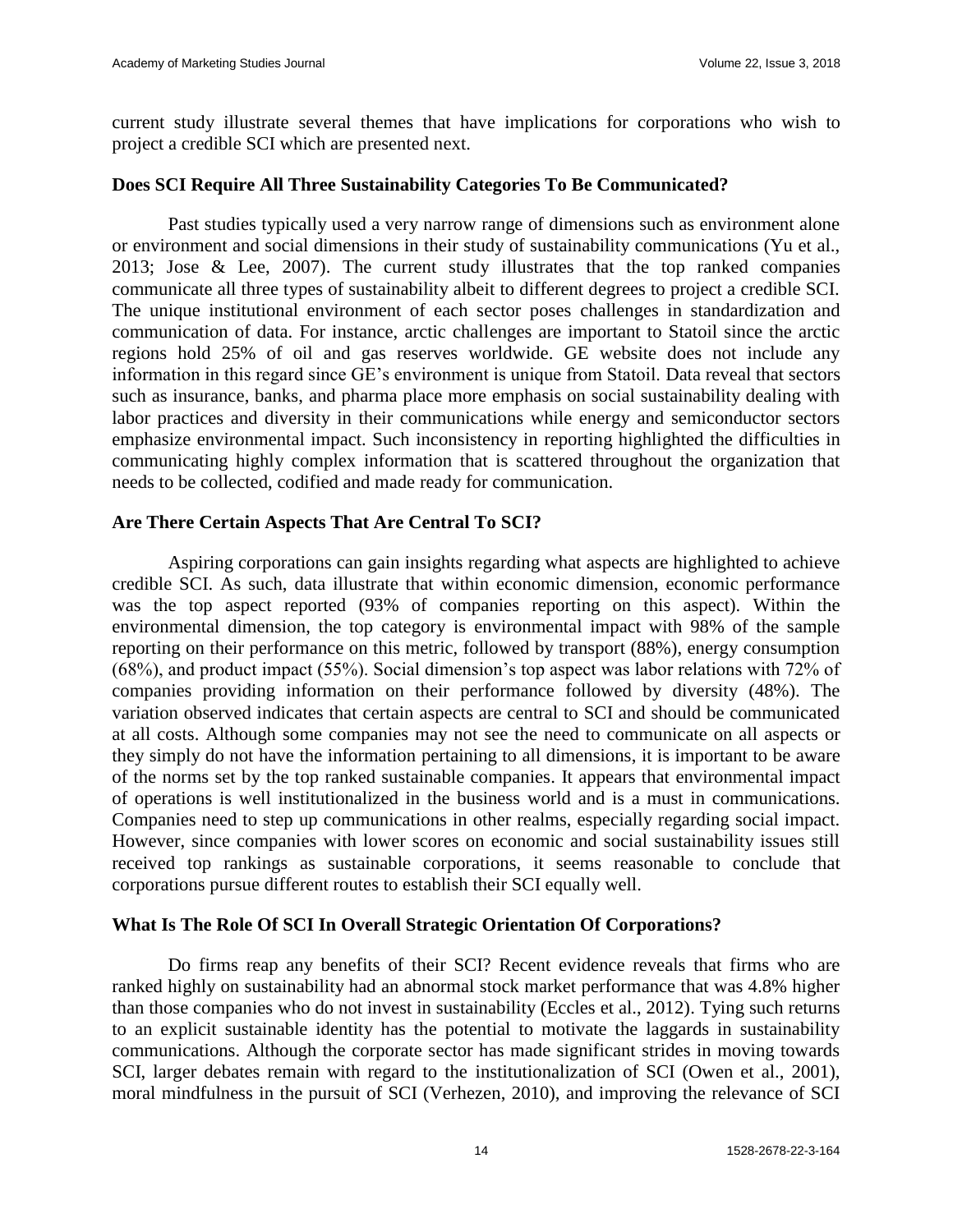related investments for both providers and users of sustainability related information (Hess, 2007). Such purposeful debates may catalyze meaningful public policy.

Certain limitations of the data constrain the generalizability of the findings. First, rankings depend on the self-report of companies on sustainability performance and rely on companies to provide accurate data. To the extent this assumption is not valid, data are suspect.

Future research may examine the differences among different regions as well as different sectors of the world in strategic communications of sustainable identity. These differences might reveal interesting patterns of practice that illuminate best practices in communication. Future studies may focus on those companies that are not ranked among the best, a sample that is not represented in the current study, to illustrate interesting differences in communications. Such an investigation may help bench mark best practices for aspiring companies to follow. It is hoped that the present research informs such an agenda for future sustainability communications.

#### **REFERENCES**

- Adams, C.A. (2004). The ethical, social and environmental reporting performance portrayal gap. *Accounting, Auditing and Accountability Journal*, *17*(5), 731-57.
- Albert, S., & Whetten, D.A. (1985). Organizational identity. In L. Cummings, & Staw, B.M. (eds.), *Research Inorganizational Behavior,* 263-295. Greenwich: JAI Press.
- Balmer, J.M.T. (2001). From the pentagon: A new identity framework. *Corporate Reputation Review, 44*(1), 11-22.
- Balmer, J.M.T., & Soenen, G.B. (1999). The acid test of corporate identity management. *Journal of Marketing Management*, *15*(1-3), 69-92.
- Balmer, J.M.T., Fukukawa, K., & Gray, E.R. (2007). The nature and management of ethical corporate identity: A commentary on corporate identity, corporate social responsibility and ethics. *Journal of Business Ethics*, *76*(1), 7-15.
- Borkowski, S.C., Welsh, M.J., & Wentzel, K. (2012). Sustainability reporting at Johnson and Johnson: A case study using content analysis. *International Journal of Business Insights and Transformation, 4*(1), 96-105.
- Bravo, R., Matute, J., & Pina, J.M. (2012). Corporate social responsibility as a vehicle to reveal the corporate identity: A study focused on the websites of Spanish financial entities. *Journal of Business Ethics, 107*(2), 129-146.
- Burke, P.J. (1991). Identity processes and social stress. *American Sociological Review*, *56*(6), 836-849.
- Bushman, R.M., Piotroski, J.D., & Smith, A.J. (2004). What determines corporate transparency? *Journal of Accounting Research*, *42*(2), 207-252.
- Coster, H. (2011). *Ranking the world's most sustainable companies.* Retrieved from http://www. forbes.com /2011/01/28/ mostsustainable-companies-leadrship-citizenship-100.html.
- Deegan, C., & Gordon, B. (1996). A study of the environmental disclosure practices of Australian corporations*. Accounting and Business Research, 26*(3), 187-199.
- Eccles, R.G., Perkins, K.M., & Serafeim, G. (2012). How to become a sustainable company. *MIT Sloan Management Review*, *53*(4), 43-50.
- Fernandez, F.B., Romero, S., & Ruiz, S. (2014). Effect of stakeholder's pressure on transparency of sustainability reports within the GRI framework. *Journal of Business Ethics, 122*(1), 53-63.
- Gamerschlag, R., Moller, K., & Verbeeten, F. (2011). Determinants of voluntary CSR disclosure: Empirical evidence from Germany. *Review of Managerial Science*, *5*(2), 233-262.
- Gioia, D.A., Price, K.N., Hamilton, A.L., & Thomas, J.B. (2010). Forging an identity: An insider-outsider study of processes involved in the formation of organizational identity. *Administrative Science Quarterly*, *55*(1), 1- 46.
- Glynn, M.A. (2008). Beyond constraint: How institutions enable identities. In R. Greenwood, C. Oliver, K. Sahlin, and R. Suddabym, (Eds.), *The Sage Handbook of Organizational Institutionalism.* London: Sage.
- Hackston, D., & Milne, M.J. (1996). Some determinants of social and environmental disclosures in New Zealand companies. *Accounting, Auditing and Accountability Journal*, *9*(1), 77-108.
- Hess, D. (2007). Social reporting and new governance regulation: The prospects of achieving corporate accountability through transparency. *Business Ethics Quarterly, 17*(1), 453-476.